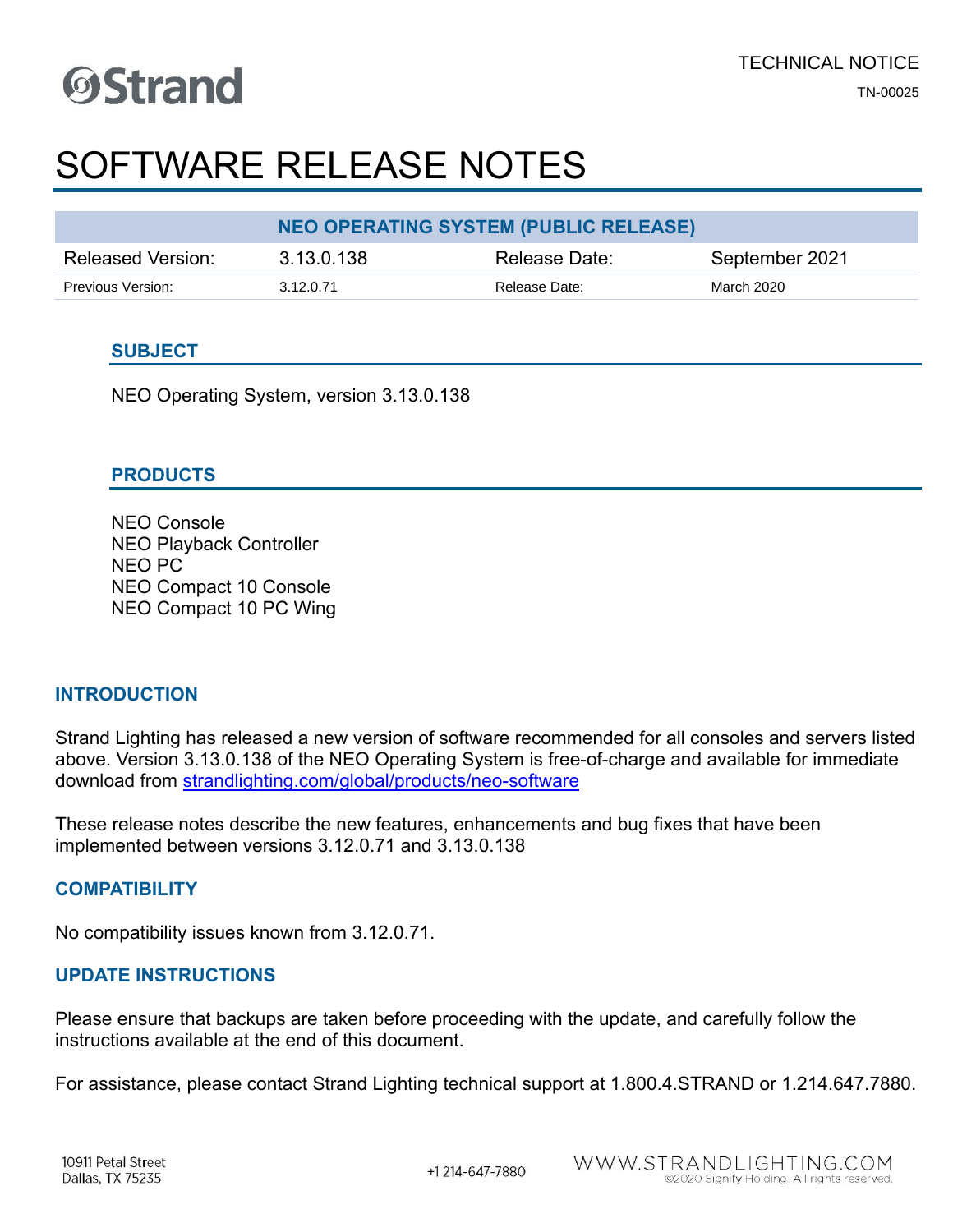#### **NEW FEATURES**

#### **Multi universe DMX input merging**

The system is now able to merge multiple incoming DMX streams into the output. The merging of the DMX can be done either HTP, Build or ITP (input takes precedence). DMX input merging can also be mixed between different protocols.

| Number of desk channels<br>Max DMX Universes<br>System (DMX)<br>Restart DMX System<br>Strand Advantage DNX On (0 Advantage Channels In Use)<br>1000<br>10<br>$+$<br>$\sim$<br>$+$<br>$\sim$ | $s \mid s \mid r \mid s \mid s \mid u \mid u \mid u$                  |
|---------------------------------------------------------------------------------------------------------------------------------------------------------------------------------------------|-----------------------------------------------------------------------|
|                                                                                                                                                                                             |                                                                       |
|                                                                                                                                                                                             |                                                                       |
| Authorized for 100 DMX Universes (51200 DMX Channels)<br><b>System Settings</b><br>Merge DMX input with output<br>Merge with universe                                                       |                                                                       |
| 995 Channels Patched 50205 Remaining Channels<br>None<br>$+$                                                                                                                                |                                                                       |
| Show Defaults                                                                                                                                                                               |                                                                       |
| trout<br>Console Ports<br>Network / USB<br>Advanced Routing                                                                                                                                 |                                                                       |
| Network Access                                                                                                                                                                              |                                                                       |
| Port / Universe<br>Net Interface<br>Merge Lini/Pal<br>Merge Behavior<br><b>B</b><br>Device / Protocol<br>Channels Description                                                               |                                                                       |
| HTP.<br>Delete:<br>ArtisticLicense Arthlet<br>192.168.0.51 (255.255.255.0) #3<br>Universe 0<br>o.<br>Appearance                                                                             |                                                                       |
| Delete<br><b>HTP</b><br>Artistici.cense Artfiet<br>Liniverse 1<br>192.168.0.51 (255.255.255.0)<br>×                                                                                         |                                                                       |
| Registration<br>Delete:<br><b>HTP</b><br>Artisticizense Arthet<br>Universe 2<br>192.168.0.51 (255.255.255.0) 7.5<br>÷                                                                       |                                                                       |
| Delete                                                                                                                                                                                      |                                                                       |
| HTP<br>ArtisticLicense Arthlet<br><b>Universe 3</b><br>192.168.0.51 (255.255.255.0) * 6<br>и<br><b>Visualzer</b>                                                                            |                                                                       |
| Delete.<br>HTP.<br>ArtisticLicense Artivet<br>$\frac{1}{2}$ 192.168.0.51 (255.255.255.0) $\frac{1}{2}$ 7<br>Universe 4                                                                      |                                                                       |
| Delete<br><b>HTP</b><br>192.168.0.51 (255.255.255.0)<br>ArtisticLicense Artfield<br><b>Liniverse 5</b><br>Remote Options                                                                    |                                                                       |
| Delete:<br><b>HTP</b><br>192.168.0.51 (255.255.255.0) 7.9<br>ArtisticLicense Artifet<br>Universe 6                                                                                          |                                                                       |
| Media Settings<br>Add                                                                                                                                                                       |                                                                       |
|                                                                                                                                                                                             |                                                                       |
| Special Shortouts                                                                                                                                                                           |                                                                       |
|                                                                                                                                                                                             |                                                                       |
|                                                                                                                                                                                             |                                                                       |
|                                                                                                                                                                                             |                                                                       |
| AN C                                                                                                                                                                                        |                                                                       |
|                                                                                                                                                                                             |                                                                       |
|                                                                                                                                                                                             |                                                                       |
|                                                                                                                                                                                             |                                                                       |
|                                                                                                                                                                                             | <b>AGA</b><br>40.1<br>an o                                            |
| at i<br><b>ADR</b>                                                                                                                                                                          | <b>KAK</b><br><b>SAY</b><br>508.1<br>509<br><b>Cha</b><br><b>SOVE</b> |
| <b>OK</b><br>Cancer<br>Apply<br>Advanced                                                                                                                                                    | ALL.                                                                  |

Within a merged universe each DMX channel can be enabled and disabled so that specific parts of the universe can be used.

#### **Tracking Palettes**

Tracking Palettes are related to the new DMX input feature. A tracking palette works the same as any other palette in the system however the attribute data associated with the palette is determined by incoming DMX data. Each Tracking Palette has an associated input patch to define the mapping between the received DMX data and the desk channels in the system.

| Tracking 1      | Trasking 2           |                             |                        |                                 |                    |                                  |                 |                   |                  |                         |                  |
|-----------------|----------------------|-----------------------------|------------------------|---------------------------------|--------------------|----------------------------------|-----------------|-------------------|------------------|-------------------------|------------------|
| Focture         | <b>Patch Address</b> | Fixture Make Model          | Input 1                | Input 2                         | Input 3<br>Input 4 | Input 5                          | Input 6         | Input 7           |                  |                         |                  |
| 15              |                      | <b>Standard Dimmer</b>      |                        |                                 | a.                 |                                  |                 |                   |                  |                         |                  |
|                 |                      | Standard Dimmer             | п<br>Qn: 21            | Oh: 23                          | Ch: 21             | Or: 21                           | 5<br>Ch: 21     | Ch: 21            | Oh: 21           | 8<br>Ch: 21             | 9<br>Ch: 21      |
|                 |                      | <b>Standard Dimmer</b>      |                        | VL2600 Profile (16Bit Enhanced) |                    | Dao <sup>8</sup>                 | Tit             | $7k^3$            | <b>Focus</b>     | Focus <sup>*</sup>      | Zoom             |
|                 |                      | Standard Dimmer             | 10                     | 11                              | 12                 | 13                               | 14              | 15                | 16               | 17                      | 18               |
|                 |                      | <b>Standard Dimmer</b>      | Or: 21                 | Ch <sub>2</sub>                 | Ch: 21             | Or: 21                           | O <sub>21</sub> | Ch: 21            | Qn:21            | C <sub>121</sub>        | Ch: 21           |
|                 |                      | Standard Dimmer             | Zoom <sup>*</sup>      | O(n)                            | Yellow             | Magenta                          | CTO             | Color             | Color Contro     | Rotating Gob            | Globo Idv/R      |
| 21              | 2.1                  | VL2600 Profile (168lt Enhan | 19                     | 20                              | 21                 | 22                               | 23              | 24                | 25               | 26                      | 27               |
| 22              | 2.48                 | VL2600 Profile (168it Enhan | Ch: 21                 | Ch: 23                          | Ch: 21             | Or: 21                           | Ch: 22          | Ch: 21            | Orc2             | Ch: 21                  | Ch: 21           |
|                 | 2.95                 | VL2600 Profile (16Bit Enhan | Gobo IdvR <sup>*</sup> | Rotating Gob                    | Fired Gobo         | Fixed Gobo C                     | 266             | Fia               | Fili             | E2a                     | F2b              |
|                 | 2.142                | VL2600 Profile (168it Enhan | 28                     | 29                              | 30                 | 31                               | 32              | 33                | 34               | 35                      | 36               |
|                 | 2.189                | VL2600 Profile (16Bit Enhan | Or: 21                 | Ch <sub>L</sub> 21              | Chi21              | Ch: 21                           | Ch: 21          | Ch: 25            | Qn21             | Ch: 21                  | Ch <sub>21</sub> |
| 26 <sub>1</sub> | 2.236                | VL2600 Profile (168lt Enhan | F3a                    | F3h                             | F4a                | 646                              | Fr Ang          | <b>Prism</b>      | Rotation C       | Rotation C <sup>8</sup> | <b>Frost</b>     |
| 27              |                      | Standard Dimmer             | 37                     | 38                              | 39                 | 40                               | 41              | 42                | 43               | 44                      | 45               |
| 28              |                      | Standard Dimmer             | Or: 21                 | Oh: 22                          | Chi 21             | Or: 21                           | Orc 21          | Or: 21            | Or: 21           | Ch: 21                  | Ch: 21           |
| 29              |                      | <b>Standard Dimmer</b>      | Strobe Speed           | Strobe                          | <b>Programmers</b> | <b>Position Tim</b>              | Optic Time      | Color Times       | <b>Beam Time</b> | Gobo Time               | Fien Control     |
| 30              |                      | Standard Dimmer             | 46                     | 47                              | 48                 | 49                               | 50              | 51                | 52               | 53                      | 54               |
| 31              |                      | <b>Standard Dimmer</b>      | On: 21                 | Ch <sub>21</sub>                | <b>Cht 22</b>      | Ch: 22                           | <b>Ch: 22</b>   | <b>Ch: 22</b>     | Oh: 22           | Ch: 22                  | Ch: 22           |
| 32              |                      | <b>Standard Dimmer</b>      | Optics Style           | Corenol                         |                    | VL 2600 Profile (168it Enhanced) |                 | $p_{nn}$          | Tě               | Ta*                     | Focus            |
| 33              |                      | <b>Standard Dimmer</b>      | 55                     | 56                              | 57                 | 58                               | 59              | 60                | 61               | 62                      | 63               |
| 34              |                      | Standard Dimmer             | Qn: 22                 | Chr 22                          | Ch: 22             | Qn: 22                           | Ch: 22          | C <sub>1</sub> 22 | Oh: 22           | Ch: 22                  | Ch: 22           |
| 35              |                      | Standard Dimmer             | Focus'                 | Zoom                            | Zoom <sup>*</sup>  | <b>Oven</b>                      | Yellow          | Magenta           | CTO              | Color                   | Color Contro     |
| 36              |                      | <b>Standard Dimmer</b>      |                        |                                 |                    |                                  |                 |                   |                  |                         |                  |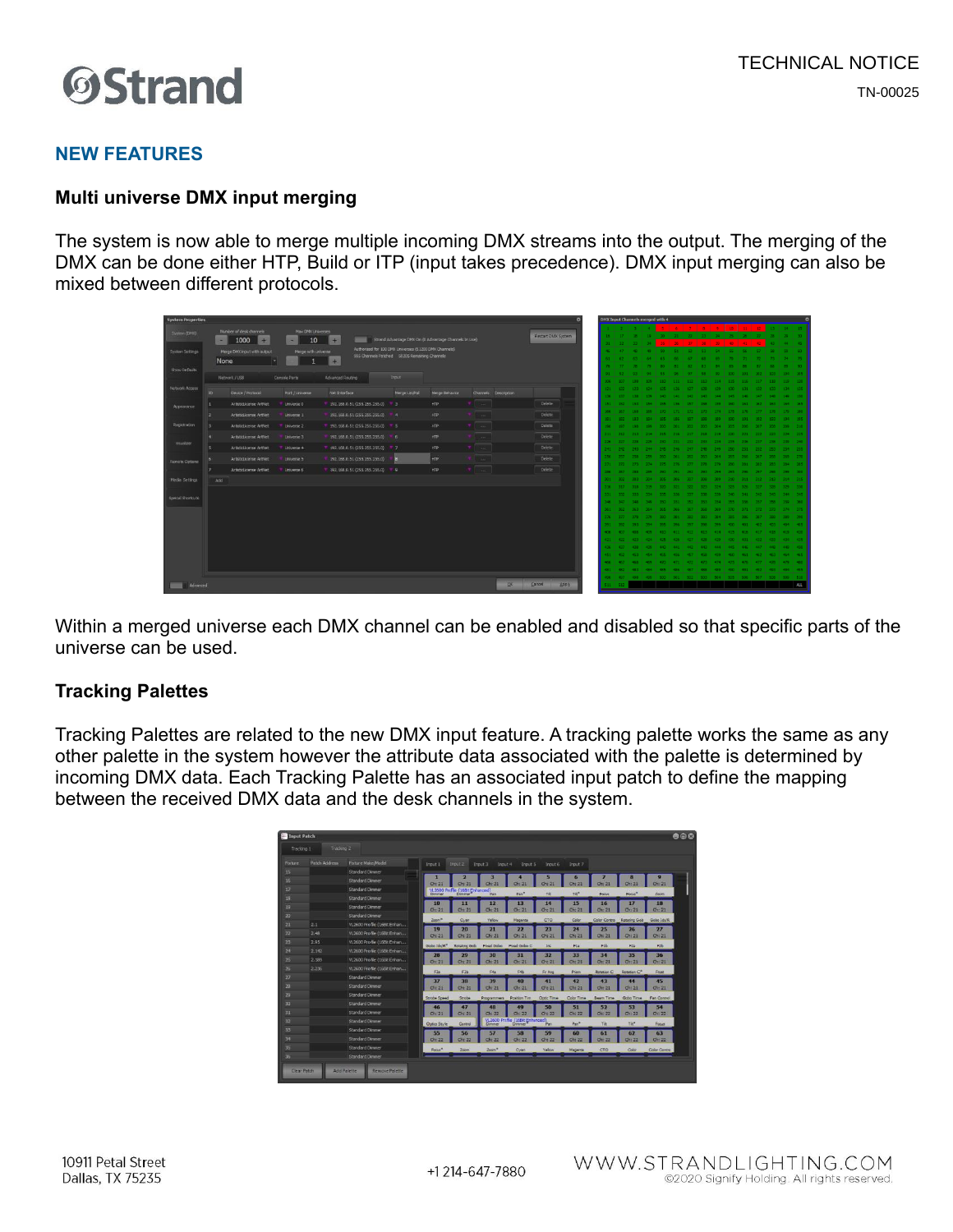

When the Tracking Palette is applied to a channel (either live or in cue playback) then the live display will show the attributes assigned to that palette and the ML view will show the corresponding attributes values that are generated by DMX input.

#### **Snapshots**

Snapshots are a way to capture many playback settings so that they can be easily recalled at any time.

A snapshot includes the following settings:

- Currently selected cue list
- Screen layout
- Current selected pages (submasters, shortcuts, palettes etc.)
- Cue List playback, submaster and shortcut assignments
- FX Playback submaster and shortcut assignments
- Playback button functions (Compact 10)
- Shortcuts
- Shortcut page settings

| <b>Shapshots</b>                 |                 |                                                                    | $\bullet\bullet\bullet$ |                          |            |            |    |    |    |                         |
|----------------------------------|-----------------|--------------------------------------------------------------------|-------------------------|--------------------------|------------|------------|----|----|----|-------------------------|
| Set Lists                        | Snapshots       | Settings<br>Shortcuts Special Shortcuts<br><b>Cue Lists</b><br>FXs |                         |                          |            |            |    |    |    |                         |
| $\blacktriangleright$ 1. Default | 1. Snapshot 1   | $\overline{D}$ 2                                                   |                         |                          |            |            |    |    |    |                         |
|                                  | 2. Snapshot 2   | Snapshot Name Snapshot 2                                           |                         |                          |            |            |    |    |    |                         |
|                                  |                 | Apply Shortcut 0                                                   |                         | Snapshots                |            |            |    |    |    | $\bullet\bullet\bullet$ |
|                                  |                 |                                                                    |                         | Set Lists                |            |            |    |    |    |                         |
|                                  |                 | <b>Execute Shortcuts</b>                                           |                         | 1. Default               | Snapshot 1 | Snapshot 2 |    |    |    |                         |
|                                  |                 | <b>Execute Macros</b>                                              |                         |                          |            |            |    | 10 | 11 | 12 <sub>2</sub>         |
|                                  |                 | Selected Cue List Cue List 1<br>Clear                              |                         |                          |            |            |    |    |    |                         |
|                                  |                 | Clear<br>Screen Layout<br>$\overline{\mathbf{v}}$                  |                         |                          |            |            |    |    |    |                         |
|                                  |                 | WN Preset Page 0<br>Shortcut Page 0                                |                         |                          | 13         | 14         | 15 | 16 | 17 | 18                      |
|                                  |                 | Preset Page 0<br>Submaster Page 0                                  |                         | o II                     |            |            |    |    |    |                         |
|                                  |                 | Playback Page 0                                                    |                         |                          | P 19       | 20         | 21 | 22 | 23 | 24                      |
|                                  |                 | Group Page 0                                                       |                         |                          |            |            |    |    |    |                         |
|                                  |                 | Intensity Page 0                                                   |                         | U.                       |            |            |    |    |    |                         |
| Edit Mode                        |                 | Position Page 0                                                    |                         |                          | $V$   25   | 26         | 27 | 28 | 29 | 30 <sub>o</sub>         |
| <b>Activate Selected</b>         | Apply Snapshot  | Color Page 0                                                       |                         |                          |            |            |    |    |    |                         |
|                                  |                 | Beam Page 0                                                        |                         |                          | 31         | 32         | 33 | 34 | 35 | 36                      |
| Add Set List                     | Remove Snapshot | Edge Page 0                                                        |                         | Playback Mode            |            |            |    |    |    |                         |
| Remove Set List                  | Add Snapshot    | Utility Page 0                                                     |                         | <b>Activate Selected</b> |            |            |    |    |    |                         |
|                                  |                 |                                                                    |                         |                          |            |            |    |    |    |                         |

Snapshots can be grouped into "Set Lists" to manage grouping snapshots together. A "Set List" is a collection of snapshots and snapshots can easily be copied between Set Lists.

When not manually editing snapshots a simple button interface is available. Each snapshot can also be assigned to shortcut for quick recall.

The following command syntax has been added to support the new Snapshots feature:

• RECORD SNAPSHOT {number} [TEXT {snapshot name}] [SC {shortcut number}] - Create a new snapshot and capture the current system assignments. Snapshot number is optional.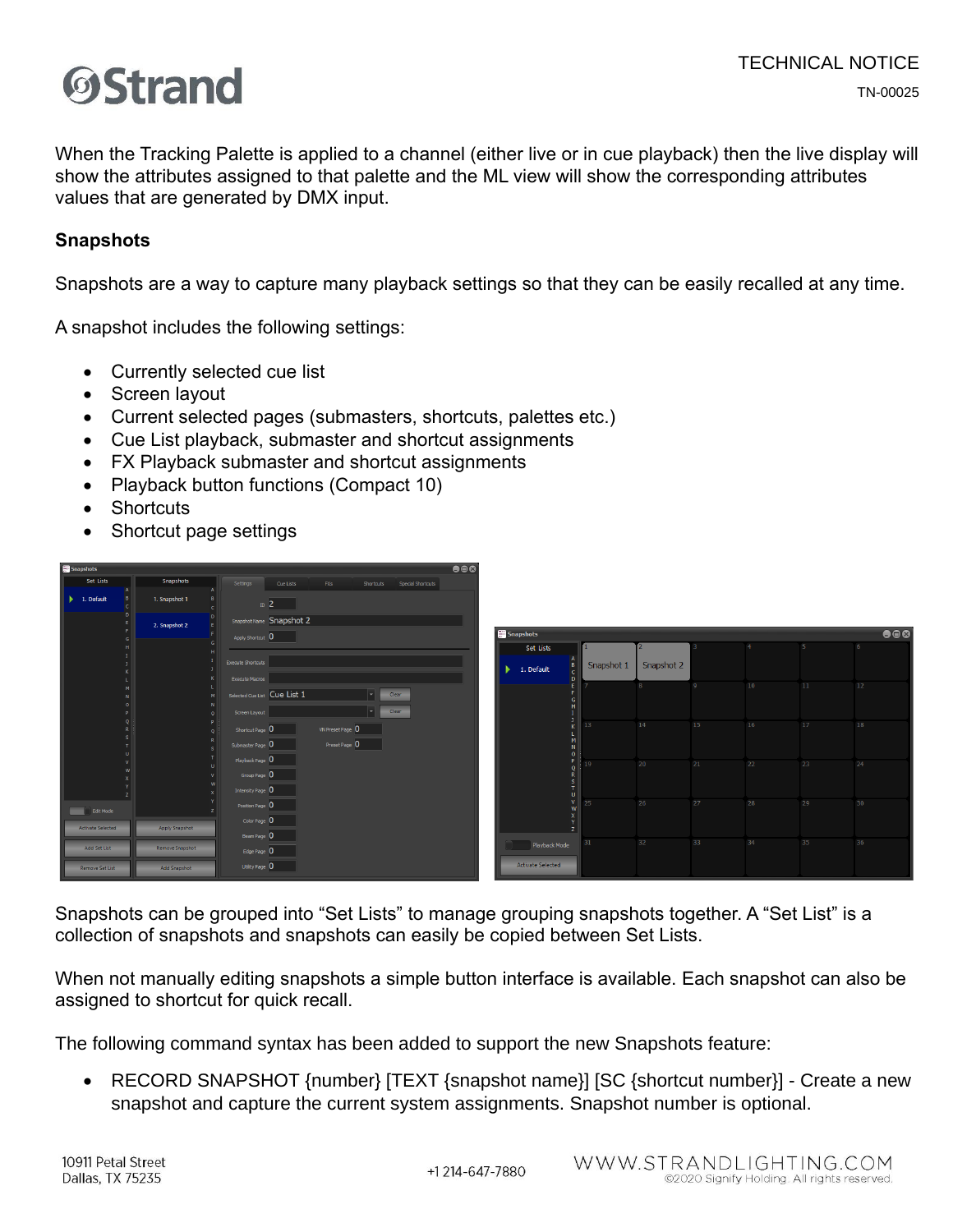# **OStrand**

- UPDATE SNAPSHOT {number} Update an existing snapshot with the current system assignments.
- SNAPSHOT {number} Apply the settings of the specified snapshot.
- SNAPSHOT NEXT Apply the next logical snapshot in the list. If no snapshot has previously been applied, then the first will be applied.
- SNAPSHOT LAST Apply the previous logical snapshot.
- SNAPSHOT {number} TEXT {description} Set the name/description of the specified snapshot.
- SNAPSHOT {number} SC {number} Set the shortcut of the specified snapshot. The shortcut can be used to apply the snapshot.
- SETLIST {number} Make the specified set list active. All snapshot commands will apply to the active set list.
- SETLIST {number} TEXT {description} Set the name/description of the specified set list.
- SETLIST {number} SC {number} Set the shortcut of the specified set list.

#### **Relay Command Line**

Relays can now be controlled from the command line using the following syntax:

- {channel list} RELAY ON
- {channel list} RELAY OFF

Relays are defined in the patch screen and can also be automatically managed by the system.

"All Relays On" and "All Relays Off" have been added to the "Tools & macros" tab of the select pull down.

#### **Lock Cue List**

For users who do not want to use the full user security feature a lock feature has been added to cue lists. This prevents a cue list from being accidentally changed. A locked cue list cannot be recorded to or updated.

| Cue List Name      |                                      |                      | ID                    |        | <b>Fixture Control</b> | Current Playback                                       |  |
|--------------------|--------------------------------------|----------------------|-----------------------|--------|------------------------|--------------------------------------------------------|--|
| Cue List 1         |                                      |                      | 1                     |        |                        |                                                        |  |
|                    | Tracking enabled during playback     | On                   |                       |        |                        | Record Live - Tracking mode (Mark Late) FX   Sub   Pal |  |
| Behaviour          | Locked                               | <b>Off</b>           |                       |        | Cue List<br>Master PB  | ₽<br>1. Cue List 1                                     |  |
| Override (LTP)     |                                      |                      |                       |        |                        |                                                        |  |
| <b>GO Shortcut</b> | Stop Shortcut                        | <b>Back Shortcut</b> | <b>Reset Shortcut</b> |        | time: 3s               |                                                        |  |
| None               | None                                 | None                 | $\vert$ None          |        | ר                      |                                                        |  |
| Exe Fader<br>None  | <b>Inhibit Fader</b><br>$\vert$ None | Rate Fader<br>None   |                       |        | ے<br>time: 3s          |                                                        |  |
|                    |                                      |                      |                       |        | 3                      |                                                        |  |
|                    |                                      |                      | OK                    | Cancel | time: 3s               |                                                        |  |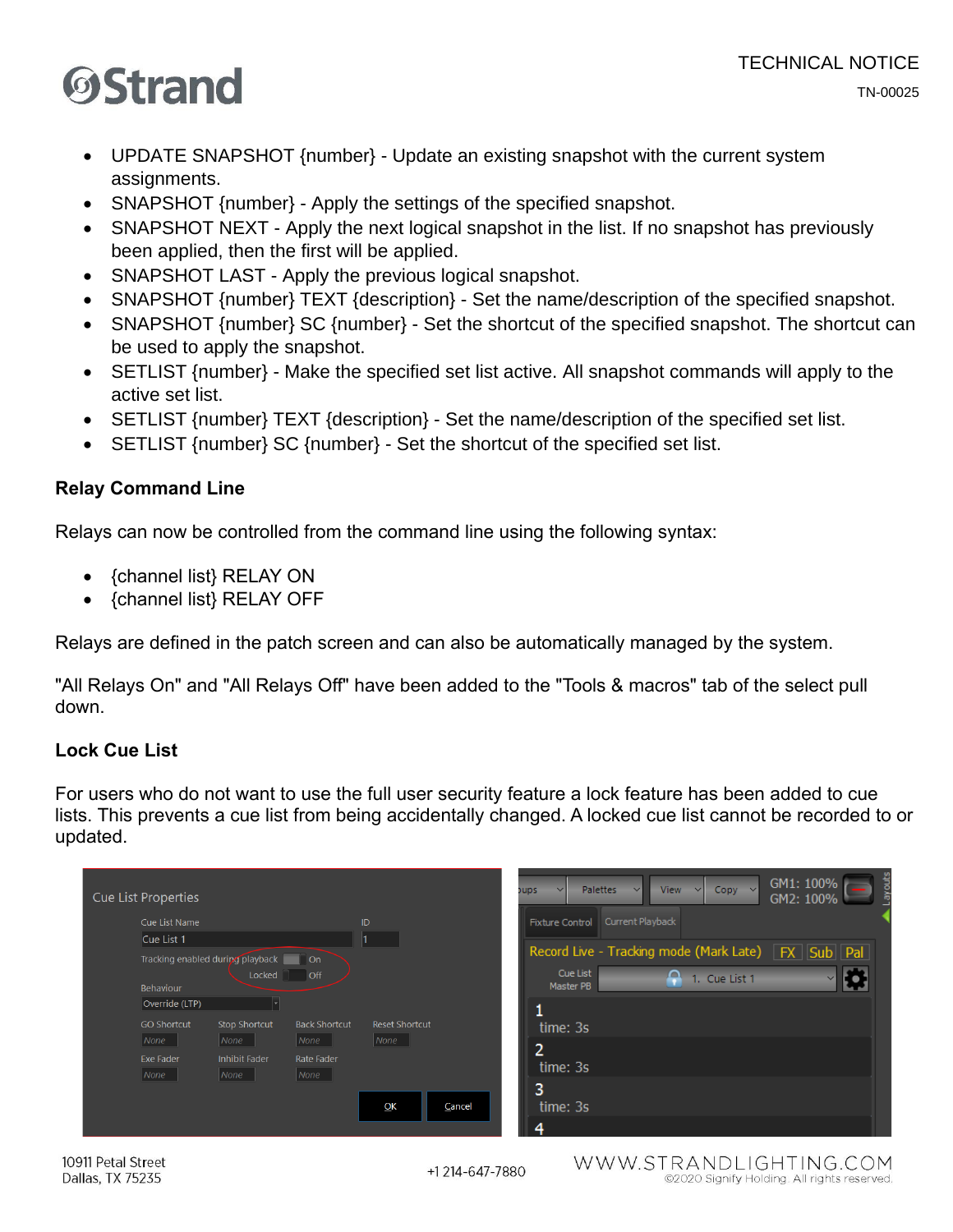#### **New Sub Fixture Layouts**

Previously the layout of sub fixtures in the fixture editor was limited to a ridged grid. This made it difficult to accurately describe the layout of nonlinear fixtures (circles etc). The new sub fixture editor in the fixture editor has a free form editor that allows the cells (sub fixtures) to be placed anywhere in a 2D space.



#### **Multi-cell fixtures on the magic sheet**

When a multi-cell (sub fixtures) fixture is placed on the magic sheet as a block (not symbol) then the defined layout will be shown. The layout defined in the fixture editor will be displayed with the corresponding sub fixture color represented.

Each of the cells can be clicked on to select or deselect the sub fixtures. The layout can also be rotated to represent the orientation that matches how the fixture is hung.

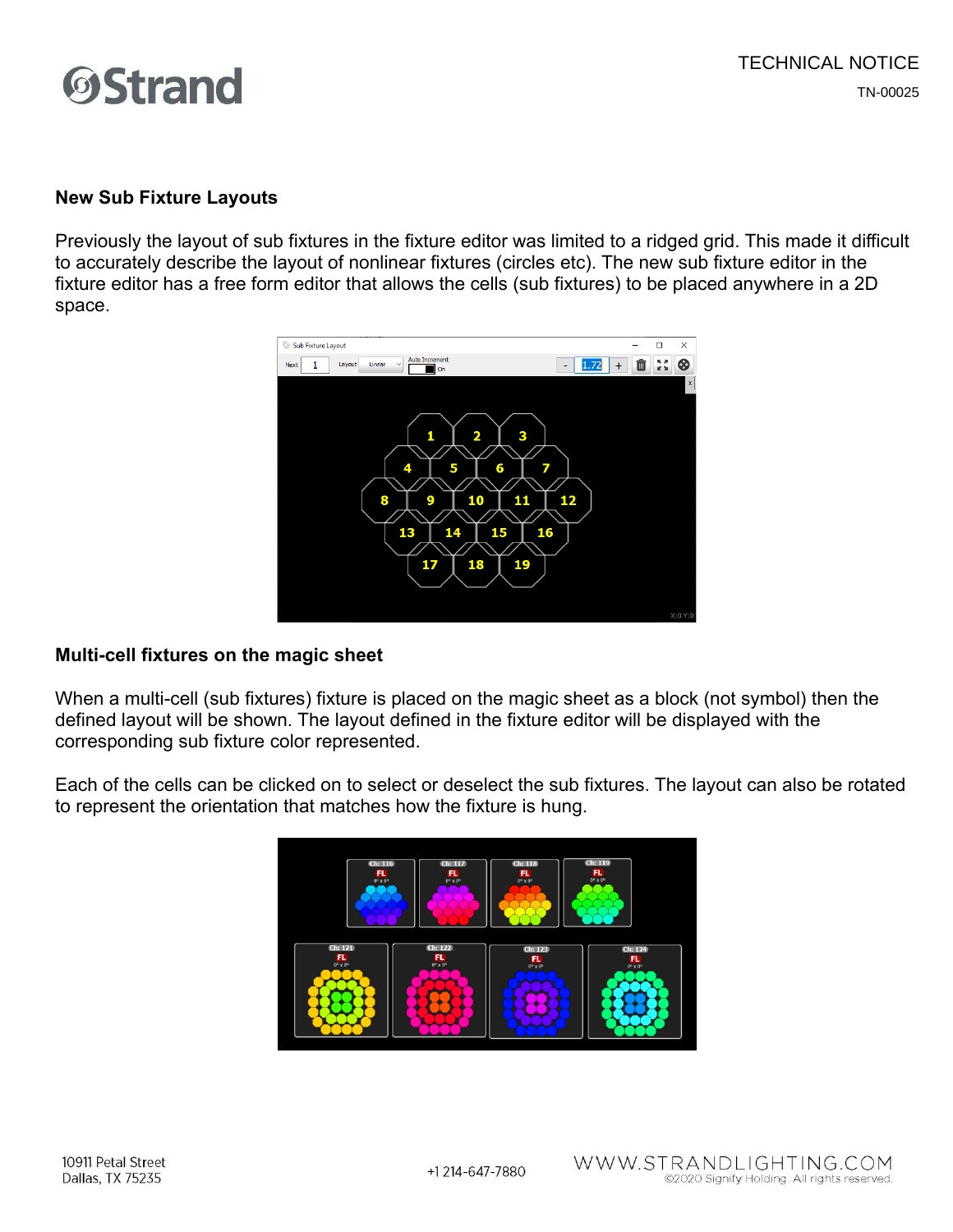

#### **New matrix definition editor**

The matrix editor will no longer confine you to a fixed grid when setting up how fixtures are placed. This new system does not require the user to define the number of rows and columns before placing fixtures.

Several tools are available to layout fixtures in grid, lines and circles. If a multi cell fixture is placed onto the matrix then the system can automatically layout the cells as defined in the fixture editor, or the sub fixtures can be placed independently.



#### **New Group/Submaster Options**

The snap attributes feature (snap off zero / snap at full) can now be specified per attribute family.

When a submaster is set to zero the option to release control can now be defined per family. This allows some families of attributes to remain captured by the submaster while other are released.

Submasters and groups now support split fade times.

| s, Specific Palettes)   |                               |                      |                        |                                                  |                           |                   |           |              |                 |                                  |                    |                 |
|-------------------------|-------------------------------|----------------------|------------------------|--------------------------------------------------|---------------------------|-------------------|-----------|--------------|-----------------|----------------------------------|--------------------|-----------------|
| Select<br><b>Active</b> | Delete Group<br>New Group     | All                  | Selection<br>Shortcuts | Apply<br>Toggle<br><b>Shortcuts</b><br>Shortcuts | Groups                    | <b>Submasters</b> | Presets   | Intensity    | Position        | Color                            | Beam               | Edge            |
| Group Name $\Delta$     | <b>Channels</b>               | Value                | Fade Time              | Behavior                                         | Fader                     | Select SC         | Toggle SC | Apply SC     | Snap Attributes | Release                          | <b>Bump Action</b> | <b>Burro SC</b> |
| Position 1              | 21.22,23,24                   | 0%                   | Os / Os                | Override (LTP)                                   | $\bullet$ 0               | $\mathbf{0}$      | $\circ$   | $\circ$      | Manual          | <b>V</b> Everything <sup>v</sup> | Flash              |                 |
| Submaster 1             | 1, 2, 3, 4, 5, 6, 7, 8, 9, 10 | 0%                   | $\log$ / Os            | Intensity HTP / Attributes LTP                   |                           |                   |           | la.          | Manual          | Everything                       | <b>Flash</b>       |                 |
| Trading 1               | 21, 22, 23, 24                | 0%                   | 0s / 0s                | Override (LTP)                                   | $\overline{\mathbf{v}}$ 0 | $\Omega$          | $\theta$  | $\mathbf{0}$ | Manual          |                                  |                    |                 |
| Tradding 2              | 23,24                         | 0%                   | 0s / 0s                | Override (LTP)                                   | 70                        | $\mathbf{0}$      | $\circ$   | $\circ$      | Manual          |                                  | Everything         |                 |
| <b>»Grand Master 1</b>  | $\mathbf{A}\mathbf{I}$        |                      |                        |                                                  |                           |                   |           |              |                 |                                  |                    |                 |
| «Grand Master 2         | All.                          |                      |                        |                                                  |                           |                   |           |              |                 |                                  | Intensity          |                 |
| <b>Hillight</b>         |                               |                      |                        | Override (LTP)                                   |                           | m.                |           | $\circ$      |                 |                                  | Position           |                 |
| *Home                   |                               |                      |                        | Override (LTP)                                   | ×.                        | $\mathbf{0}$      |           | $\circ$      |                 |                                  |                    |                 |
| »Lo Light               |                               |                      |                        | Override (LTP)                                   |                           | $\mathbf{0}$      |           | $\circ$      |                 |                                  | Color              |                 |
| ~Position DSC           |                               |                      |                        | Override (LTP)                                   | $\mathbf{v}$              | $\bullet$         |           | $\circ$      |                 |                                  | Beam               |                 |
|                         |                               |                      |                        |                                                  |                           |                   |           |              |                 |                                  | Edge               |                 |
|                         | <b>Find Next</b>              | <b>Find Previous</b> |                        |                                                  |                           |                   |           |              |                 |                                  | utaty              | -               |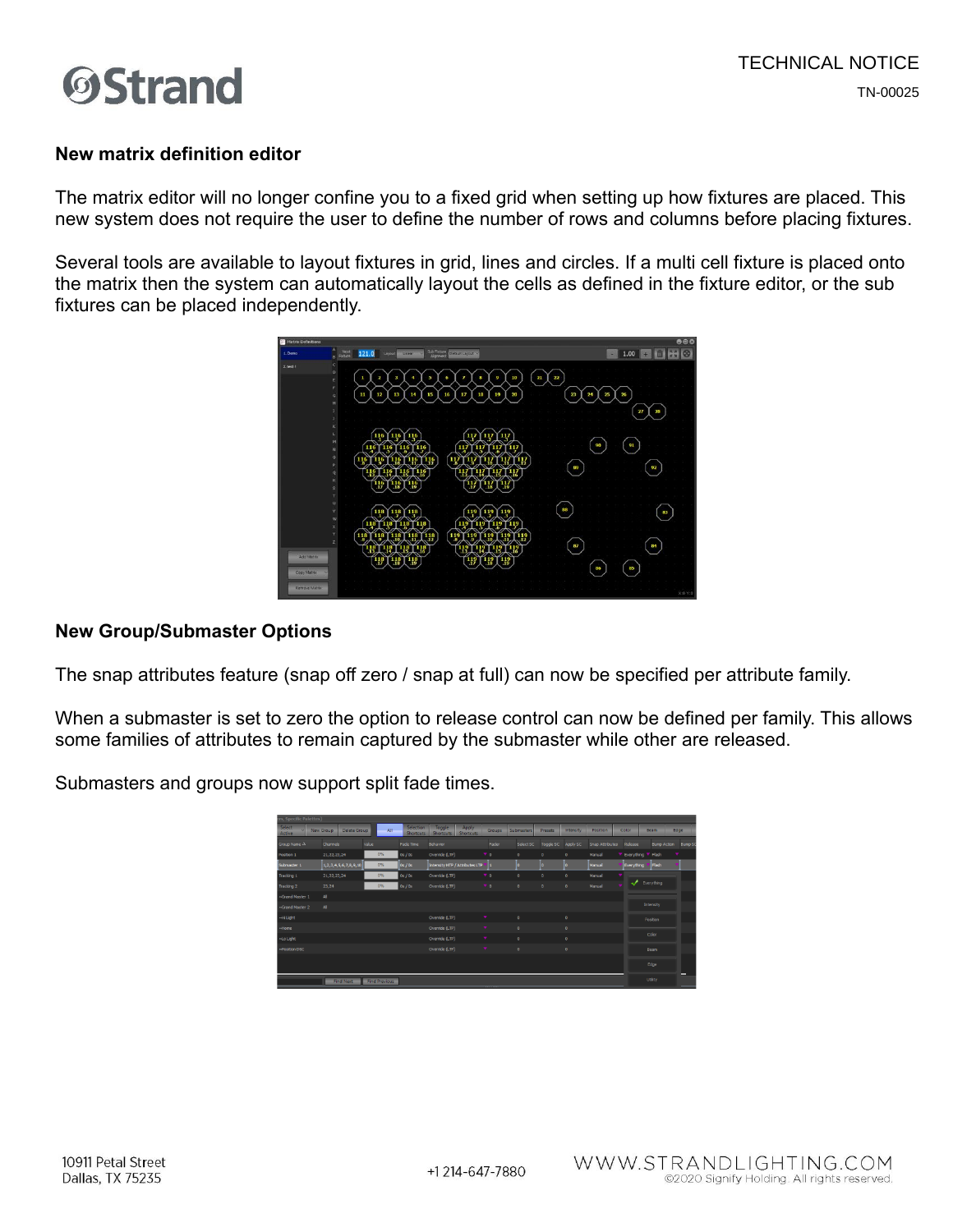

#### **Learn Cue Timing**

An option to "Learn cue timing (auto follow)" has been added to the cue list window to automatically set the follow time of cues using the GO function. This can also be temporally initiated by holding down the FOLLOW key.

When this option is enabled the time between GOs will be automatically stored into the "Follow Time" field of the previous cue and the trigger set to "Auto Follow".



#### **Web Server Enhancements**

Task Scheduler Editor

The task scheduler can now be accessed from the web server interface. The software will automatically add the schedule table to a page with the tag %SCHEDULE% on an empty line in the HTML.

The resulting scheduled task table will show the details of when the next time a task will run, when it was last run and what action it is set to perform. The tasks can also be enabled and disabled from this interface. A "Run Now" button will execute the task immediately and an "Edit" button can be clicked to open the task editor.

| <b>@</b> NEO Control                                            |                                                          | $x +$                                                                                                               |                        |                      |                |               |      | $\Box$<br>$\overline{\phantom{a}}$ | $\times$ | ule.html?SCH.ID=3                                                                   |                     |                 |
|-----------------------------------------------------------------|----------------------------------------------------------|---------------------------------------------------------------------------------------------------------------------|------------------------|----------------------|----------------|---------------|------|------------------------------------|----------|-------------------------------------------------------------------------------------|---------------------|-----------------|
| G<br>$\leftarrow$<br>$\rightarrow$                              |                                                          | (i) localhost/index.html                                                                                            |                        |                      |                | ☆             |      | <b>Re</b> Paused                   |          | G Facebook M Falblog & Dibert JJ, The Far Side Comic. @ (36) YouTube @ LightFactory |                     |                 |
|                                                                 |                                                          | : Apps LS EMAIL 第 Calendar ● Facebook ■ Failblog 是 Dilbert 总 The Far Side Comic ■ (36) YouTube ● LightFactory       |                        |                      |                |               |      | » Cther bookmarks                  |          |                                                                                     |                     |                 |
| *********<br>a wa                                               |                                                          | <b>NEO HTTP Server</b>                                                                                              |                        |                      |                |               |      |                                    |          | <b>Schedule Task Editor</b>                                                         |                     |                 |
|                                                                 |                                                          | Welcome to the NEO web Interface.                                                                                   |                        |                      |                |               |      |                                    |          |                                                                                     | Name This is a test |                 |
|                                                                 |                                                          |                                                                                                                     |                        |                      |                |               |      |                                    |          | $ID \mid 3$                                                                         |                     |                 |
|                                                                 | Use the edit field below to send commands to the system. |                                                                                                                     |                        |                      |                |               |      |                                    |          |                                                                                     |                     |                 |
| Current show name: Matrix test<br>Selected Cue List: Cue List 2 |                                                          |                                                                                                                     |                        |                      |                |               |      |                                    |          | Priority 0                                                                          |                     |                 |
|                                                                 |                                                          | Current Cue: No active cue - No active cue                                                                          |                        |                      |                |               |      |                                    |          | Action                                                                              |                     |                 |
| Last command result:                                            |                                                          |                                                                                                                     |                        |                      |                |               |      |                                    |          |                                                                                     |                     |                 |
|                                                                 |                                                          |                                                                                                                     |                        |                      | Execute        |               |      |                                    |          | Trigger                                                                             |                     | $\triangleleft$ |
|                                                                 |                                                          |                                                                                                                     |                        |                      |                |               |      |                                    |          | Additional Options                                                                  |                     | a               |
|                                                                 |                                                          | Shortcut 1   Shortcut 2   Shortcut 3   Shortcut 4   Shortcut 5   Shortcut 6   Shortcut 7   Shortcut 8   Shortcut 10 |                        |                      |                |               |      |                                    |          |                                                                                     |                     |                 |
| <b>NEO Task Schedular</b>                                       |                                                          |                                                                                                                     |                        |                      |                |               |      |                                    |          |                                                                                     |                     |                 |
| <b>ID Name</b>                                                  |                                                          | <b>Priority Description</b>                                                                                         | <b>Next Run Time</b>   | <b>Last Run Time</b> | <b>Status</b>  | <b>Action</b> |      |                                    |          |                                                                                     | Save Changes        |                 |
| 3 This is a test 0                                              |                                                          | Friday, Saturday, Sunday @ 11:44:00 pm                                                                              | 14/02/2021 11:44:38 pm | Never                | Enabled $\sim$ | CUE 3 GO      |      | Edit Run Now                       |          |                                                                                     |                     |                 |
| 4 New Task                                                      | $\overline{0}$                                           | Every day @ 12:00:00 am                                                                                             | 11/02/2021             | Never                | Disabled ~     |               | Edit | Run Now                            |          |                                                                                     | <b>Delete Task</b>  |                 |
| 5 My Task                                                       | $\theta$                                                 | Week 3 @ Sunset                                                                                                     | 15/02/2021 6:07:21 pm  | <b>Never</b>         | Enabled $\sim$ | Group 4       |      | Edit Run Now                       |          |                                                                                     |                     |                 |
|                                                                 |                                                          |                                                                                                                     |                        |                      |                |               |      | New Task                           |          |                                                                                     | Cancel              |                 |

+1 214-647-7880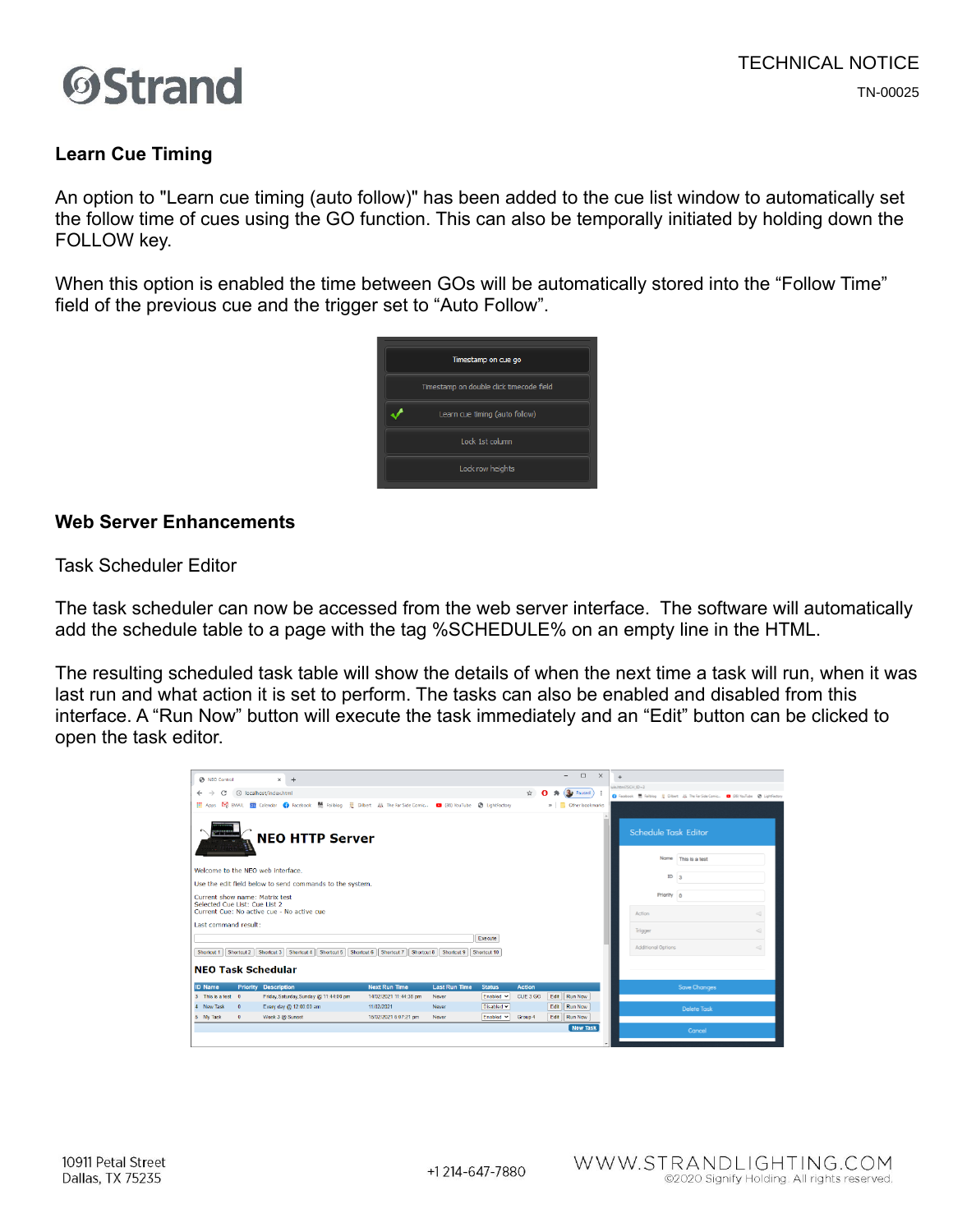



Cue Lists

A new tag (%CUELIST #%) can be added to a web page served by the software to display an interactive cue list. The cue list number can be specified after the "CUELIST" keyword to identify what cue list is displayed. Clicking on a cue in the resulting cue list display will run that cue.



Button Arrays

A new set of tags (%BUTTON\_ARRAY\_SHORTCUTS%, %BUTTON\_ARRAY\_GROUP%, %BUTTON\_ARRAY\_POSITION% etc) can be added to a web page to display a button array for various palette types and shortcuts.

|                    |                          |                         |                    |                      |                   |                         |                         | $\frac{1}{24}$      | <b>0 * 可 Bi Faced</b> |
|--------------------|--------------------------|-------------------------|--------------------|----------------------|-------------------|-------------------------|-------------------------|---------------------|-----------------------|
|                    | Colors (Page 0)          |                         |                    |                      |                   |                         |                         |                     |                       |
|                    | Group Position Beam Edge | Shortcuts               |                    |                      |                   |                         |                         |                     |                       |
| 1. Gold 152        | 2. Steel 201             | 3. Sup Pink             | 4. Set Pink        | 5. Magic             | 6. Bank           | 7. Park Pink            | 8. Park<br>grasniyallow | $\overline{9}$      | 10                    |
| $\mathbf{H}$       | 12                       | 13                      | 14                 | 15                   | 16                | 17                      | 18                      | 19                  | 20                    |
| 21                 | $\overline{22}$          | 23                      | 24                 | 25                   | 26                | $\overline{\mathbf{z}}$ | 28                      | 29                  | 30                    |
| 31. Chairman       | 32.<br><b>Northbrook</b> | 33.<br><b>Birdwoman</b> | 34. Burt<br>(Park) | 35. Park<br>Daylight | 36.<br>Lightening | 37. Park<br>yellow      | <b>38. Supercal</b>     | 39. Step in<br>time | 40. Rooftop           |
| 41. Parlor<br>Blue | 42 Kite                  | 43. Yeck<br>Green       | $\overline{44}$    | 45                   | 46                | 47                      | 43                      | 49                  | 50                    |
| 51                 | 52                       | 53                      | 54                 | 55                   | 56                | 57                      | 58                      | 59                  | 60                    |
| 61                 | 62                       | 63                      | 64                 | 65                   | 66                | 67                      | 63                      | 69                  | 70                    |
| T1                 | 72                       | 73                      | 74                 | 75                   | 76                | $\boldsymbol{\pi}$      | 73                      | 79                  | $\overline{a}$        |
| 81. Fall           | 82. Fall 2               | 83                      | 84                 | 85                   | 86                | 87                      | 83                      | 89                  | 90                    |
| 91                 | 02                       | 93                      | 94                 | 95                   | 98                | 97                      | 53                      | 99                  | 100                   |

An example of all the above web server improvements has been added to the default install. When the HTTP server is enabled on a system then this default set of web pages is loaded into the "HTTP Home" folder of the users Documents folder.

Support for HTML style sheets has also been added to the HTTP server.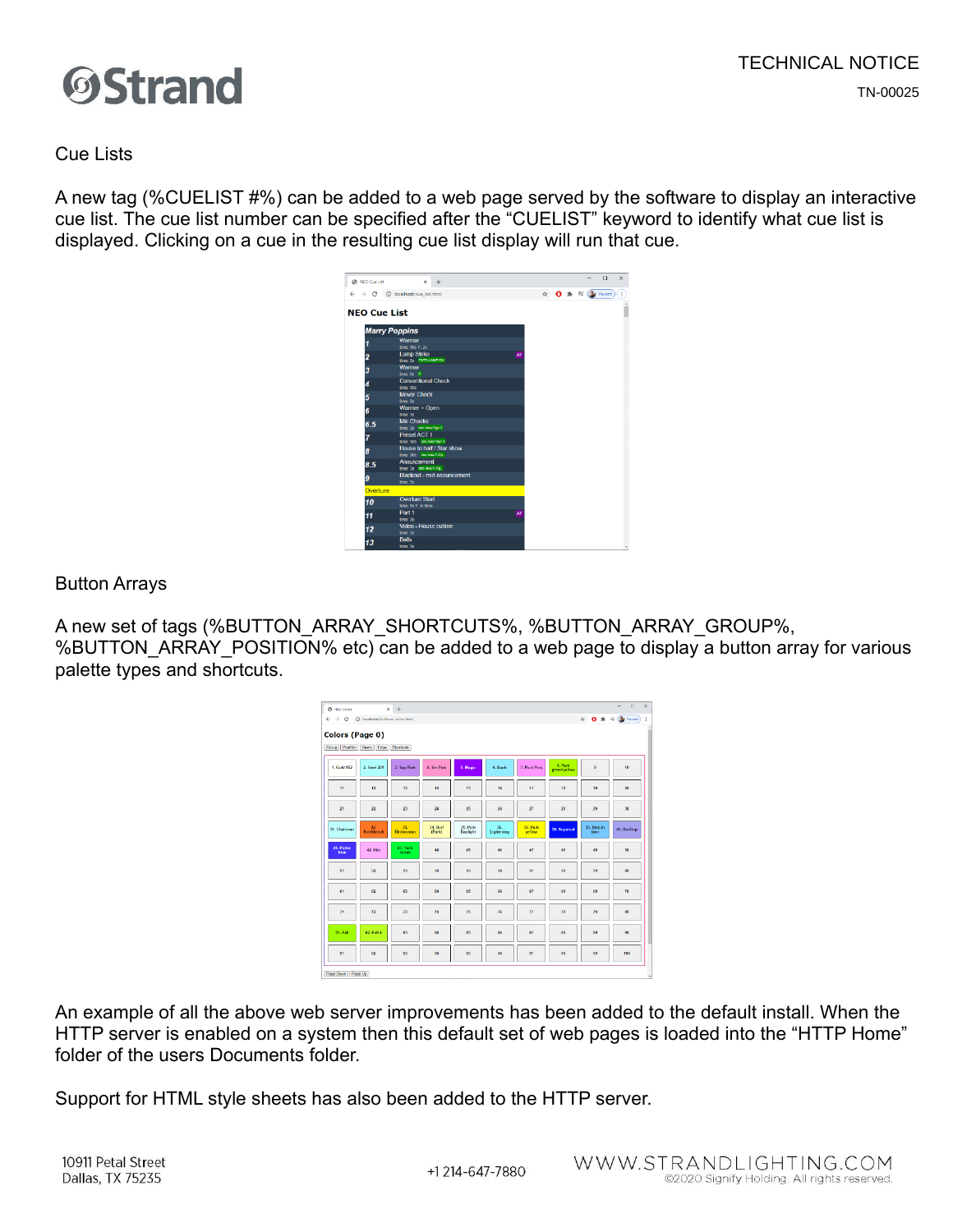

#### **Mobile & Desktop Patch Tool**

An external application available on iOS, Android, Mac and PC will soon be available to do offline show patching. This tool will retrieve the patch from the system over a network connection and then store a copy of the patch locally. The app does not need to be connected to NEO to make changes to the data. The patch information can be saved locally to remove the requirement of connecting to the system each time the user wants to edit it.

Once the changes have been finished the patch can be pushed back to NEO and updated live. A new option in the "Network settings" tab of the System Properties will allow or prevent patch changes from the Patch Tool.

A patched channel can also be turned on or off (live control) from the interface. This does not require the app to be connected to the system but does require it to be running on the same network and UDP messaging enabled in the software.

| <b>SHAKE MYNT THEORY AND IMAGE</b> |            |       |                                                     |                 | <b><i><u>PASSAGE</u></i></b> |
|------------------------------------|------------|-------|-----------------------------------------------------|-----------------|------------------------------|
|                                    |            |       | LightFactory Patch: SMU VL800 Demo PWP Office Demo- |                 |                              |
| <b>Flature</b>                     |            |       | Patch Address Fixture Make/Model                    | P/T Adj         | <b>Profile</b>               |
| 110                                |            |       | Standard Dimmer                                     | None            | Linear                       |
| 111                                | OFF        | 1.1   | VL800 EVENTPROFILE (270) (16BI Enhanced (46))       | None            | Linear                       |
| 112                                | OFF        | 1.46  | VL800 EVENTPROFILE (270) (16Bit Enhanced (46))      | None            | Linear                       |
| 113                                | OFF        | 1.91  | VL800 EVENTPROFILE (270) (16Bit Enhanced (46))      | None            | Linear                       |
| 114                                | OFF        | 1.136 | VL800 EVENTPROFILE (270) (16Bit Enhanced (46))      | None            | Linear                       |
| 115                                | ON         | 1.181 | VL800 EVENTPROFILE (270) (16Bit Enhanced (46))      | None            | Linear                       |
| 116                                |            |       | Standard Dim                                        | None            | Linear                       |
| 117                                |            |       | Standard Dimmer                                     | None            | Linear                       |
| 118                                |            |       | Standard Dimmer                                     | None            | Linear                       |
| 119                                |            |       | <b>Standard Dimmer</b>                              | None            | Linear                       |
| 120                                |            |       | <b>Standard Dimmer</b>                              | None            | Linear                       |
| 121                                | OFF        | 2.1   | VL800 EVENTPROFILE (270) (16Bit Enhanced (46))      | File Pan & Tilt | Linear                       |
| 122                                | OFF        | 245   | VL800 EVENTPROFILE (270) (16BIt Enhanced (46))      | Filo Pan & Titt | Linear                       |
| 123                                | OFF        | 2.91  | VL800 EVENTPROFILE (270) (16Bit Enhanced (46))      | Fão Pan & Titl  | Linear                       |
| 124                                | <b>OFF</b> | 2.136 | VL800 EVENTPROFILE (270) (16BIt Enhanced (46))      | Filo Pan & Titl | Linear                       |
| 125                                | OFF        | 2.181 | VL800 EVENTPROFILE (270) (16Bit Enhanced (46))      | Fão Pan & Titl  | Linear                       |
| 126                                |            |       | Standard Dimmer                                     | None            | Linear                       |
| 127                                |            |       | Standard Dimmer                                     | None            | Linear                       |
| 128                                |            |       | Standard Dimmer                                     | None            | Linear                       |
| 129                                |            |       | Standard Dimmer                                     | None            | Linear                       |
| 130                                |            |       | Standard Dimmer                                     | None            | Linear                       |
| 131                                |            |       | Standard Dimmer                                     | None            | Linear                       |
| 132                                |            |       | Standard Dimmer                                     | None            | Linear                       |
| 133                                |            |       | Standard Dimmer                                     | None            | Linear                       |
| 134                                |            |       | Standard Dimmor                                     | None            | Linear                       |
| 135                                |            |       | Standard Dimmer                                     | None            | Linear                       |
| 136                                |            |       | <b>Standard Dimmor</b>                              | None            | Linear                       |
| 137                                |            |       | Standard Dimmer                                     | None            | Linear                       |
| 138                                |            |       | <b>Standard Dimmer</b>                              | None            | Linear                       |
| 139                                |            |       | Standard Dimmer                                     | None            | Linear                       |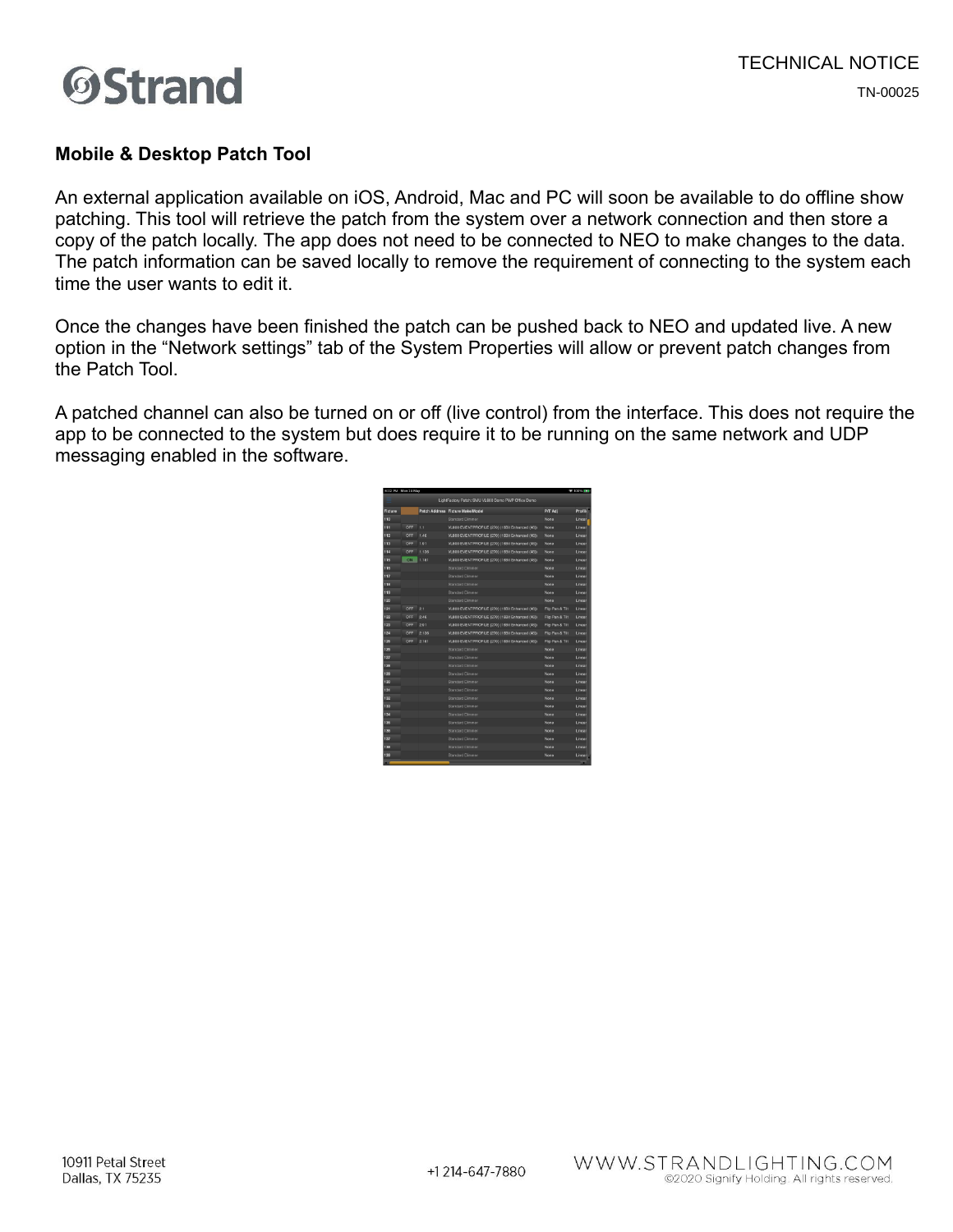#### **ENHANCEMENTS AND BUG FIXES**

- The C10 "Select" tab will now automatically select the "fixtures" page if no groups exist in the system.
- Added an encoder color key to the bottom of the C10 file dialog screen to map the encoder function.
- The "Active Sel Mode" and "Inclusive Mode" soft keys on C10 will now show with a red background when enabled.
- Added the FX library "Mirror" switch to the C10 screen.
- Added the on-screen keyboard button to the "Info" panel in the C10 patch display.
- Improved the save dialog in the fixture editor to avoid it appearing stuck during the save process.
- The RDM soft key on C10 will now show with a red background when either in discovery or RDM is enabled.
- Minor visual changes to the cue properties pop up from the side bar.
- Implemented date limited licensing.
- Added the ability to send raw data bytes over TCP connections. The CONNECT and CONNECTTO commands can now be prefixed with HEX. e.g., SEND HEX 00 01 02 03
- Added buttons to the patch display on C10 to show and hide the on-screen keyboard.
- RECORD CUE NEXT will now better calculate the next logical cue to be recorded depending on the location of the live cue.
- Added Christmas and New Year's Day to the include and exclude settings for scheduled tasks.
- SHIFT + GOTO will now immediately assert the current live cue.
- Holding down the GOTO key and pressing a playback key will assert the live cue in that playback.
- Added the ability to send raw data bytes over TCP connections. The CONNECT and CONNECTTO commands can now be prefixed with HEX. e.g., SEND HEX 00 01 02 03
- Groups added to the magic sheet will now show an indicator when in edit mode and selected to differentiate them from shortcut buttons.
- Added security option to the web server. Username and Password can be set in the Network Settings tab of the System Properties.
- Added the ability to copy a snapshot to another set list to the right click menu when the snapshot window is in edit mode.
- When running as a tracking backup Vision.Net will now be disabled on start-up and re-enabled if the backup takes over.
- When the tracking backup takes over it will now force a disconnect from the main to prevent executing commands sent from the main.
- New detail cue report now correctly shows position and color information.
- If there is less than 10Gb of space left on the drive during the fixture library install the system will now remove old library backups.
- Added option for the Compact 10 to set the shortcut range that the user keys will link to.
- Added SHIFT + encoder movement to change splitter positions in the live, blind, group and cue list window.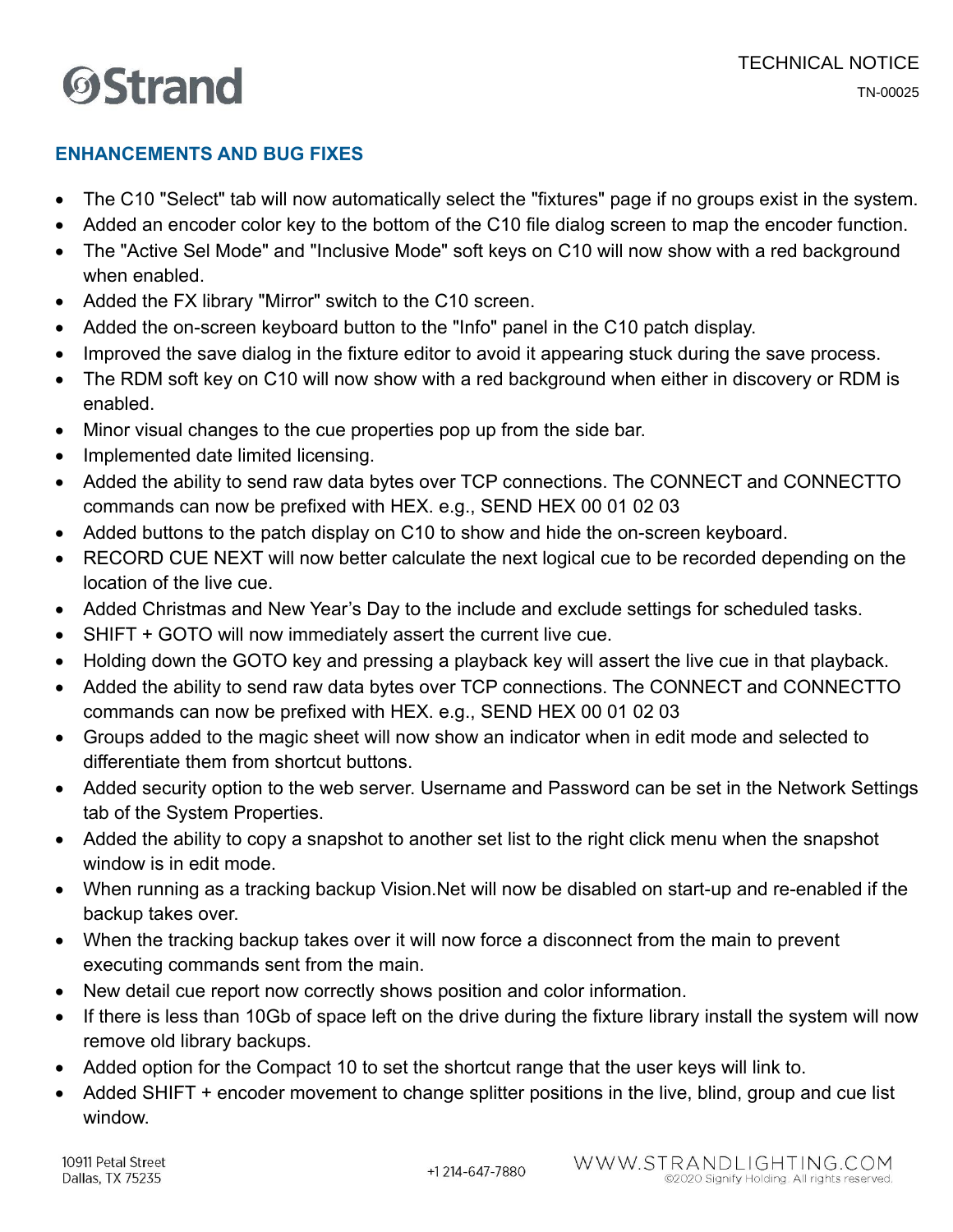- When holding down the shift key to adjust the split positions the encoder screen will now show the function.
- Added a button to the Compact 10 to open the 7" screen as a window for testing under NEO PC.
- Double clicking on a "Set List" will allow the user to edit the name and shortcut in the UI.
- Added hotkey "shift + F6" to open the snapshot window.
- New snapshot editor requires edit security privileges to open.
- Added windows border to the control panel on the full-size console.
- New matrix editor now can specify the angle for the first fixture in a circle.
- Added Cue, Copy and Paste options to the new matrix editor. Top cut/copy/paste parts of one matrix to another.
- Added a button on the virtual console screens to switch between the full-size NEO and C10.
- Added option to the Network tab of the System Properties to allow/disallow patch changes from remotes.
- Group and Cue list detail converted from Form to Frame to resolve drawing issues and improve performance.
- If a profile is assigned to a channel and the purpose field is not being used, then the profile name will populate this field to identify this in the live display.
- Added check that the software is included in the Windows firewall "allowed application" list. If the software is not whitelisted, then a message will be shown in the command history and a message displayed when attempting to open a remote show.
- The FADER virtual key has been added to the C10 Macro window.
- Added support to get and set patch data via the TCP bulk transfer interface.
- Pressing the LIVE button on screen will now re-sync the selected and active cue as it does with the LIVE button on the console.
- Pressing RELEASE+GROUP will no longer auto complete as this requires the user to add a group number at the end of the command.
- The "record group" dialog now as an option to store the new group as a preset palette type.
- New rotation feature on multi cell fixtures now supports cell selection.
- System will broadcast clock time over the network. When connecting to a remote system a warning will be displayed if the system clocks are not in sync.
- When assigning a submaster to a cue list or FX the button color will now show red for inhibit, purple for FXs and white for execution.
- When creating a new dynamic color attribute in the fixture editor the default and highlight fields were not copied from the previous attribute.
- The GOTO command was not working with the new CUELST/CUE syntax.
- Possible crash pressing an arrow key on the console when there is no active control assigned.
- Fixed minor spec compliance issue with receiving OSC messages that do not have any arguments listed.
- New matrix editor will now allow for a cell to be edited (single cell selection only).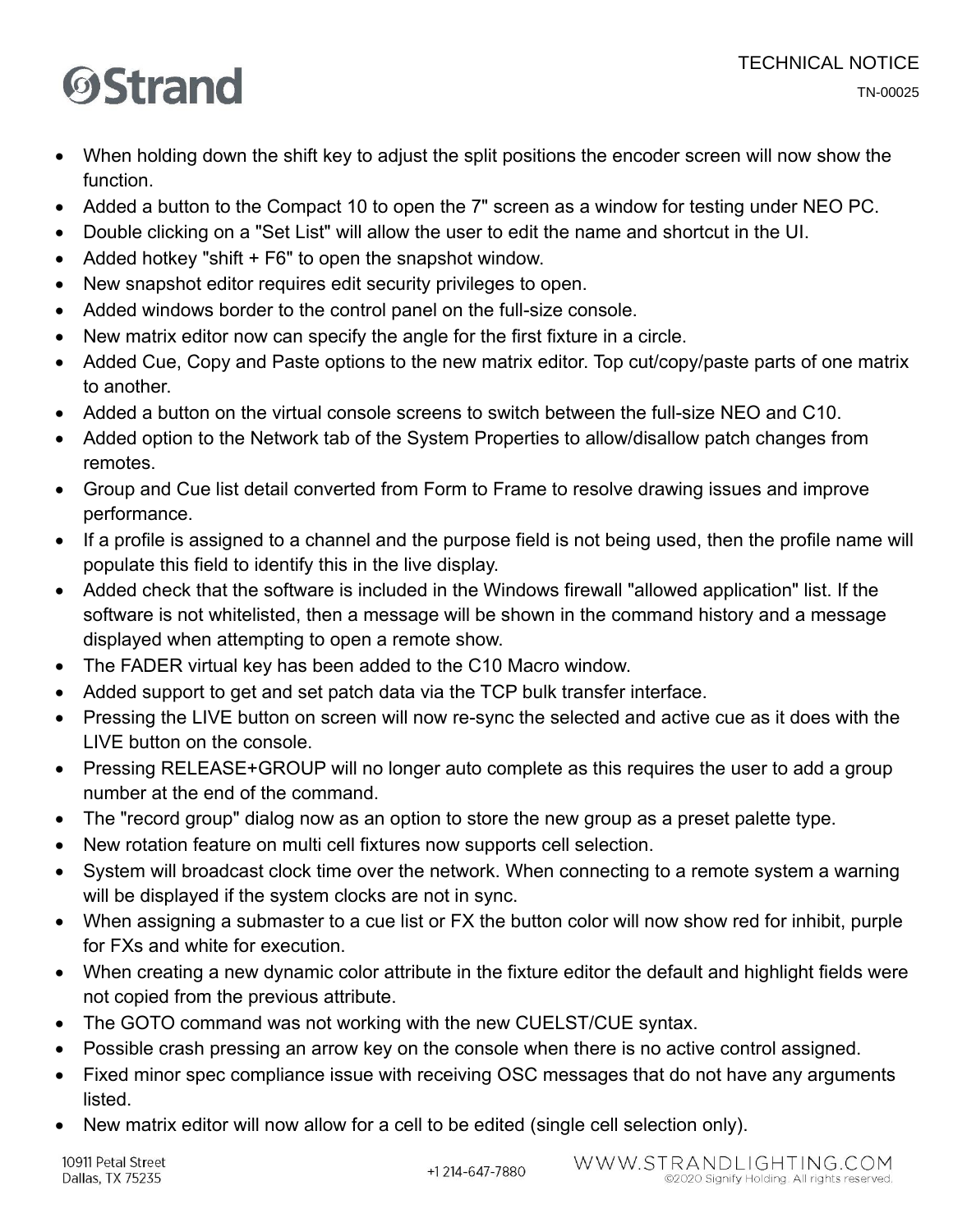

• The SUB PAGE and SC PAGE commands will now apply to the focused window when using multiple shortcuts and submaster windows. If no shortcut or submaster window has focus, then it will apply to all of them.

#### **INCLUDED LIBRARIES & FIRMWARE**

| <b>Fixture Library</b> | DMX Board (Full card)  | DMX Board (Mini card) | <b>Encoder Board</b>  |
|------------------------|------------------------|-----------------------|-----------------------|
| Rev 88 UPDATED         | $v1.30.101*$           | $v1.36.105*$          | v1.7.2                |
| <b>Playback Board</b>  | Program Board          | <b>Wing Control</b>   | <b>Wing Display</b>   |
| V1.22.3                | v1.22.2                | v1.1.13               | <b>v1.1.8 UPDATED</b> |
| <b>Rack Display</b>    | Compact 10 PC Wing     | <b>TIVA MCU</b>       |                       |
| v.1.1.0                | v1.0.20 <b>UPDATED</b> | v1.0.18               |                       |

\* Note: DMX Boards contain firmware for both DMX and MIDI/SMPTE. DMX firmware is the first two numbers (eg v1.30.xx or v1.36.xx) while the MIDI/SMPTE firmware is the last number (eg vX.XX.101 or vX.XX.105).

#### **KNOWN ISSUES**

No known issues.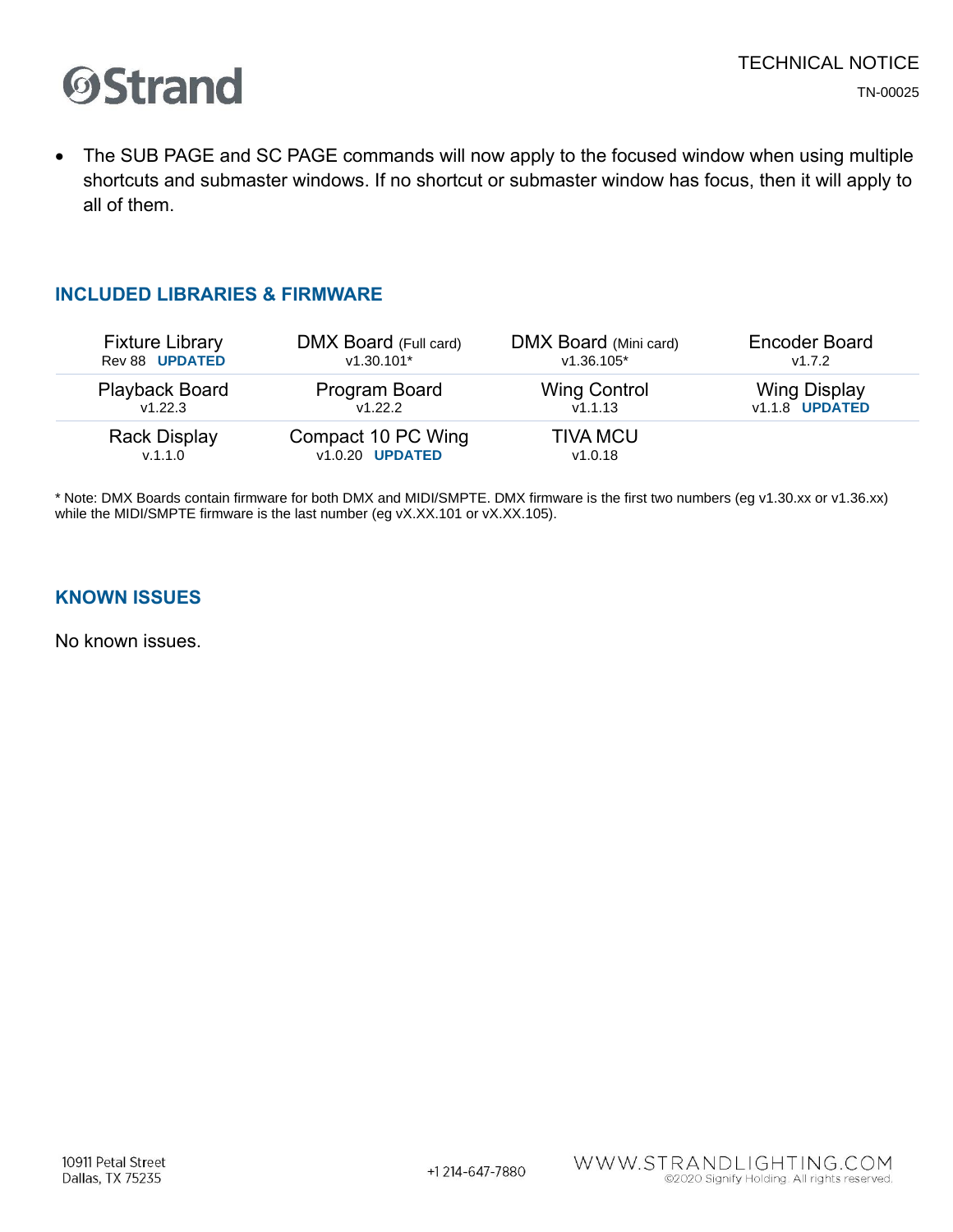### SOFTWARE UPDATE INSTRUCTIONS

#### **INTRODUCTION**

Please familiarize yourself with these update instructions before proceeding. Instructions must be followed accurately and in order. Deviations or omissions could render the controller unusable and require it to be returned to the factory for recovery.

If any difficulties are encountered at any point, or you are in doubt on any of the instructions below, then do not proceed any further with the update and contact Strand Lighting for assistance.

Please ensure that backups are taken before proceeding with the update.

When performing a software update it is important to ensure that the power supply to your controller is stable and reliable. Power loss during a software update can render your controller unusable.

#### **SOFTWARE UPDATE PROCEDURE**

- 1. Download the software from the Strand Lighting website (file name example: NeoConsole Setup 3 X X XX.exe) - [strandlighting.com/global/products/neo-software](http://www.strandlighting.com/global/products/neo-software)
- 2. Copy the software onto a USB key.
- 3. Plug the USB key into the console.
- 4. On the console, open the Control Panel (More > Control Panel)